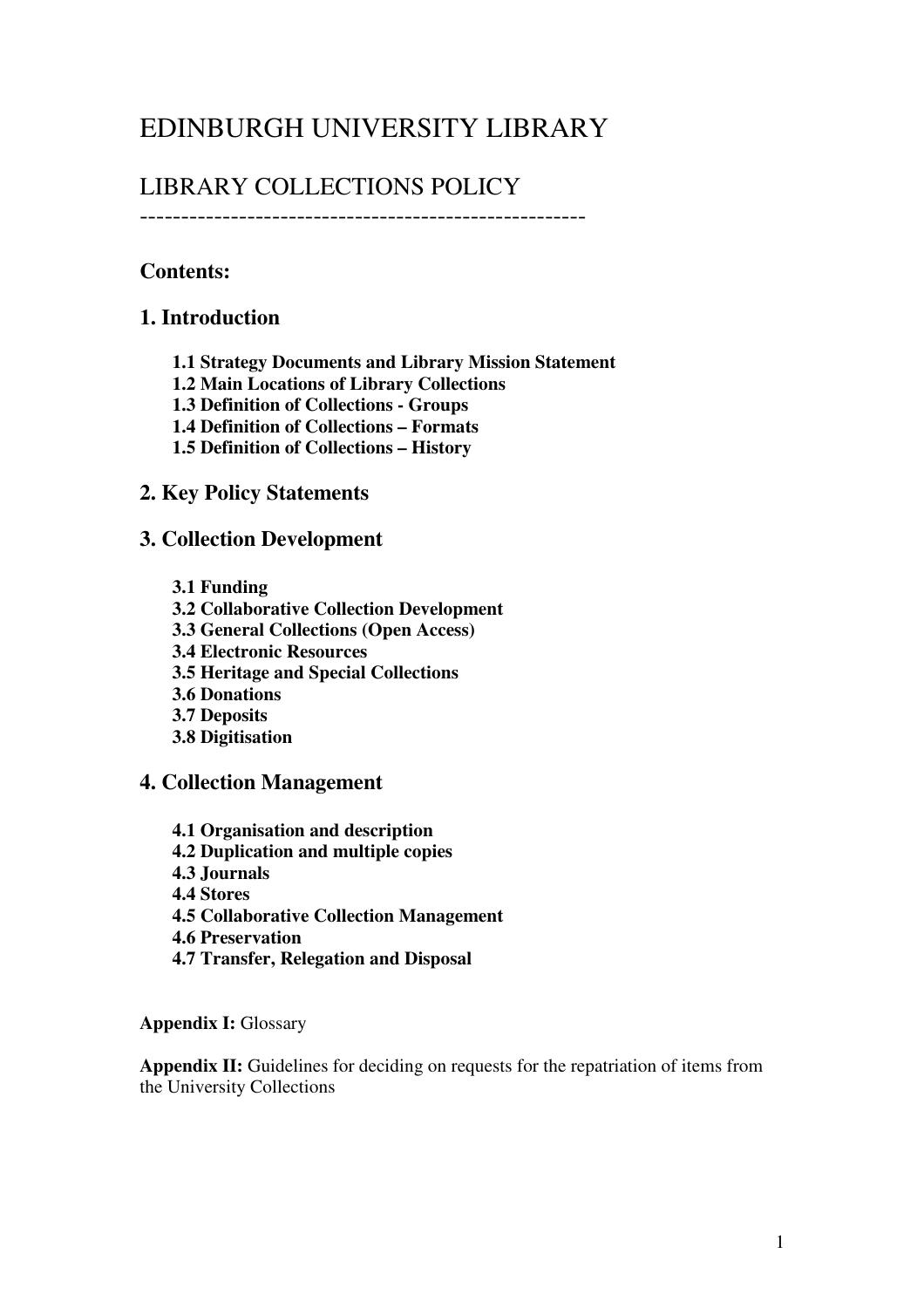## 1. Introduction

This policy aims at providing a dynamic, relevant and evolving collection of library resources to support teaching, learning and research in the University and, where practical, in the wider learning community. The relationship between teaching and research activity and the acquisition and retention of library resources is at the core of the policy. Equally important is the recognition that both now and in the future, the collections will contain two dominant formats, print and electronic, and that secure and cost-efficient access to the latter rather than ownership will be a critical factor. Indeed, electronic resources are now integral to all collections groupings, and it is the preferred format in many areas, such as journals. The vision is to develop a more coordinated approach to the future management of the Library's rich and diverse collections. The Library will continue to build the collections to support teaching and research. The policy is designed to respond to a range of variable factors, including changing funding levels, the availability of space, and alterations in research and teaching strategies at School, College and University level.

The Library collections are currently growing at 800 metres per annum, with only nominal rationalisation of stock. Measures in this policy seek to address this by actively managing the collections and pursuing, where possible, a balance between acquisition on the one hand and transfer, relegation and disposal on the other. In addition, advantage will be taken of new opportunities in the management of collections, such as collaborative collection management (CCM) and the development of an e-preference, moving to an e-only, model in some areas of collection development and management.

The Library Collections Policy applies to collections throughout the University Library system, including class libraries. Responsibility for the interpretation, application and revision of the Library Collections Policy lies with the Director of University Collections, with the advice of the Library, Museums and Galleries Senior Management Group, University Library Committee, College Library Committees and other stakeholders. This policy replaces the previous Library Collections Policy agreed in 1998. It is anticipated that Colleges may wish to develop their own set of more detailed guidelines based on this policy. The policy does not cover museums and galleries, which are dealt with in other documentation: (http://www.music.ed.ac.uk/euchmi/) (http://www.trg.ed.ac.uk/collections.html).

#### 1.1 Strategy Documents and Library Mission Statement

The Library Collections Policy is written within the context of the Knowledge Management Strategic Plan, the Library Strategy and the Library Mission Statement. These can be consulted at the following links:

#### Knowledge Management Strategic Plan

The KM strategic plan is available at: http://www.isg.ed.

Library Strategy http://www.lib.ed.ac.uk/about/policy/strategy03-08.shtml#draft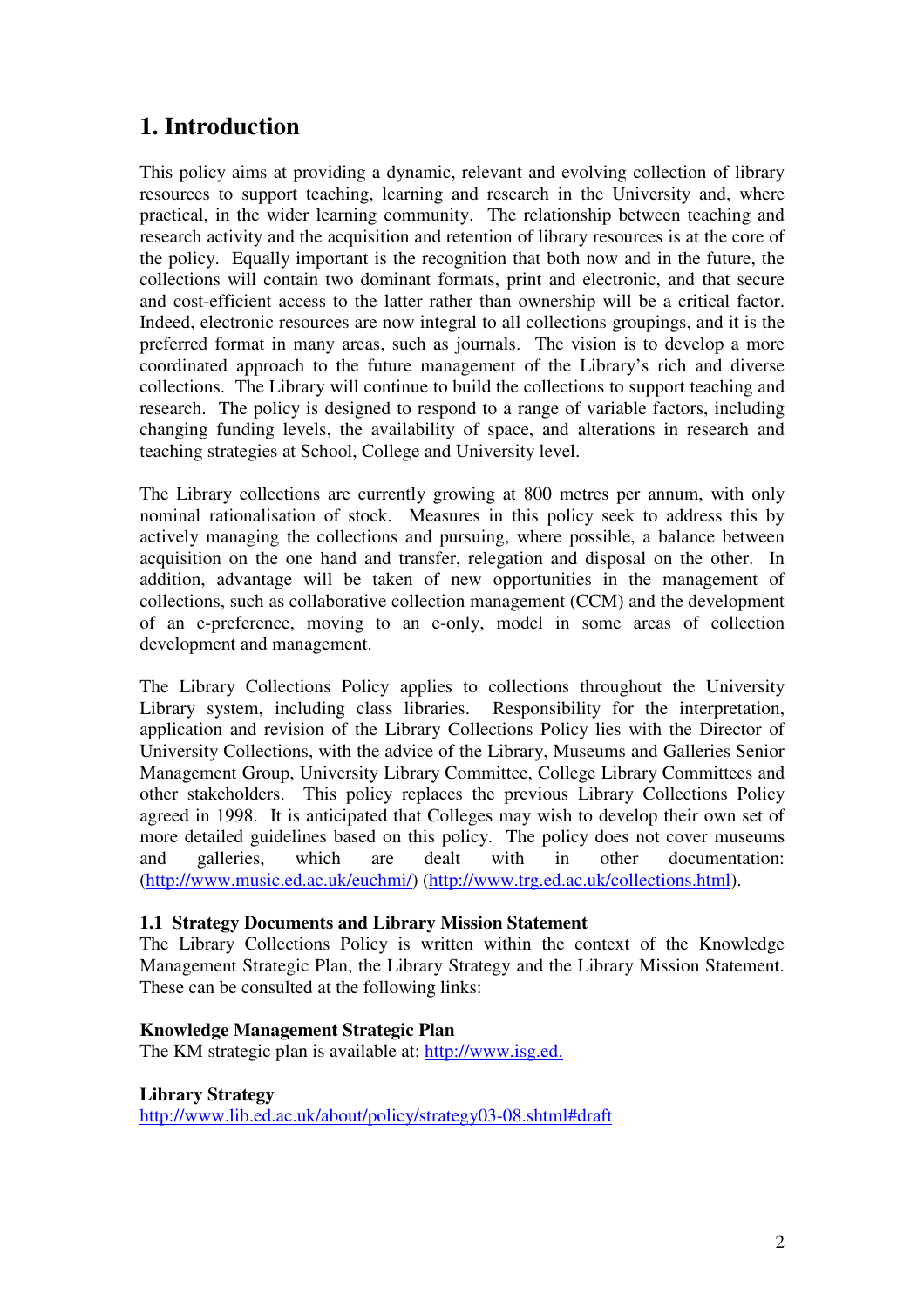#### Library Mission Statement

'The Library exists to serve the needs of the University in information provision and will aim to offer the highest quality of service, so far as resources permit ... The Library's aim is to deliver information in the form, at the place and at the time of most benefit to the user.' (Extract)

http://www.lib.ed.ac.uk/about/policy/mission.shtml

#### 1.2 Main Locations of Library Collections

- $\triangleright$  Library Online is the main gateway to the Library's electronic resources (http://www.lib.ed.ac.uk)
- Main Library, George Square.
- Science & Engineering Libraries: Darwin, James Clerk Maxwell, Robertson Engineering & Science, King's Buildings.
- $\triangleright$  New College Library, Mound Place.
- Veterinary Libraries: Summerhall (Royal Dick School of Veterinary Studies), Centre for Tropical Veterinary Medicine, Easter Bush Veterinary Centre.
- Law & Europa Library, Old College, South Bridge.
- $\triangleright$  Moray House Library, St John Street.
- Medical Libraries: Psychiatry Library, Royal Hospital for Sick Children Library, Royal Infirmary Library, Western General Hospital Library.
- CASS, Collaborative Academic Store for Scotland, National Library of Scotland.

#### 1.3 Definition of Collections – Groups

There are three main groups of collections. Group I: General Collections (open access). Group II: Heritage and Special Collections Group III: Collections in Store (on-site and off-site). Electronic resources are integral to all three collection groupings.



#### 1.4 Definition of Collections - Formats

The Library's collections comprise:

 $\triangleright$  printed material, including books, pamphlets, journals, newspapers, maps, music, prints and engravings, ephemera;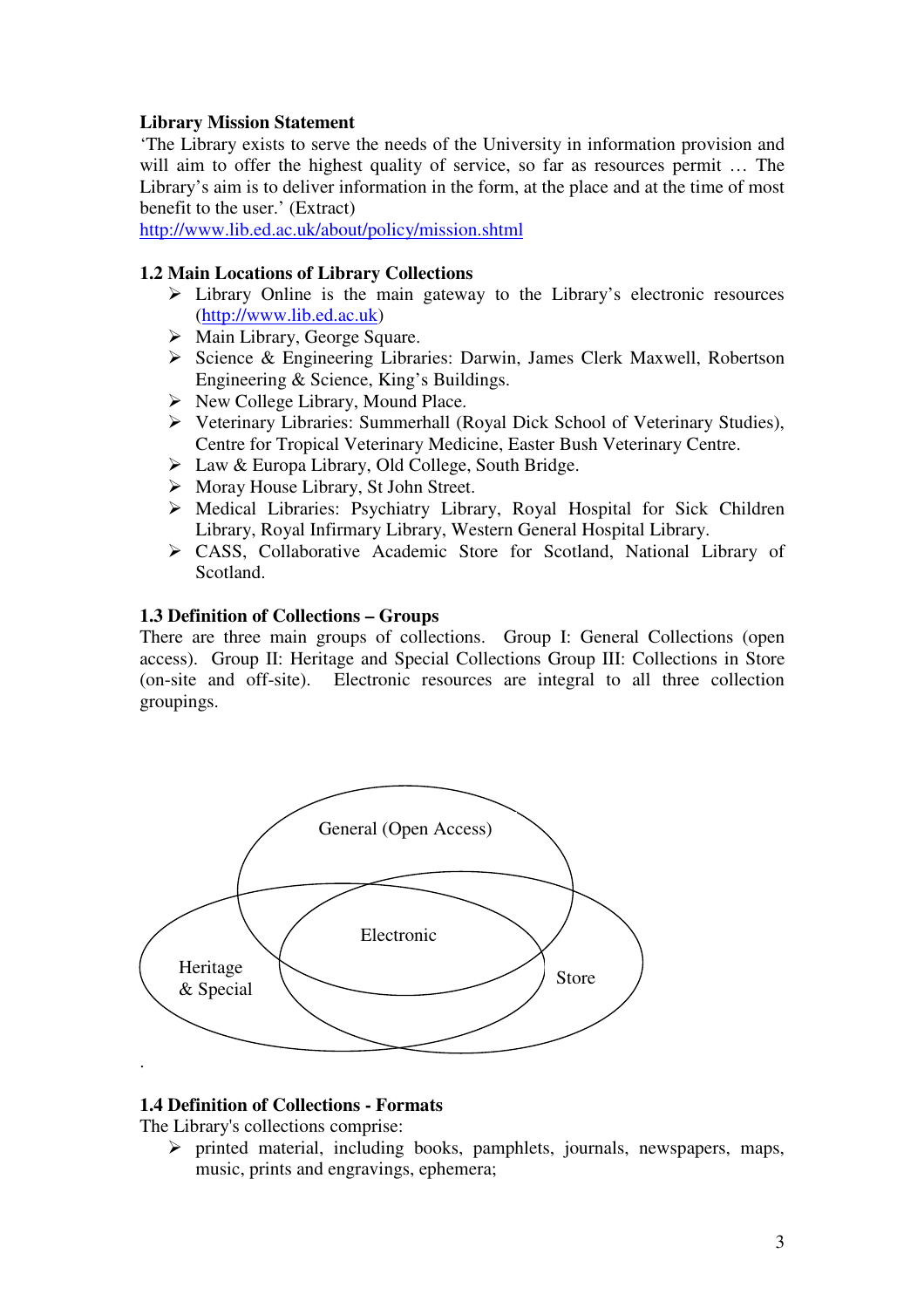- $\triangleright$  electronic resources, such as journals, books, images, manuscripts, archives, available remotely under licence or free on the Internet;
- $\triangleright$  electronic resources, such as journals, books, images, manuscripts, archives, hosted and owned by the University of Edinburgh and held in repositories;
- $\triangleright$  manuscripts and archives, particularly the archives of the University of Edinburgh;
- $\triangleright$  University of Edinburgh theses, both historical and modern;
- $\triangleright$  published microform collections;
- $\triangleright$  sound and video recordings and multimedia presentations, including copies made under licence;

realia and original works of art acquired and held usually as part of other collections.

#### 1.5 Definition of Collections – History

The Library collections at Edinburgh University pre-date the establishment of the University. Clement Litill's bequest of 276 books to the 'toun' of Edinburgh in 1580 became the foundation collection for the 'Toun's College' which grew into the University. The heritage and special collections have grown considerably over the past four-hundred years to supply the teaching and research needs of the University and the wider local, national and international communities. Numerous subjects are richly represented, including history, philosophy, literature, divinity, Scots law, music, medicine, veterinary medicine, and science. The books and manuscripts of Adam Smith and Dugald Stewart, Robert Burns and Hugh MacDiarmid, Walter Scott and Norman MacCaig are all well-represented. The Library is particularly strong in oriental and medieval manuscripts, and architectural and town planning materials. Naturally, a key collection strength is in Scottish material and in writers that were, and are, influential to Scotland.

The general collections of the Library cover all the main subject areas that are taught in the University and are added to every year. The main area of spectacular growth in the last decade has been in the provision of electronic resources, many through subscription access. Equally important, has been a reaffirmation of the Library's obligation to collect and preserve the intellectual output of the University, through services such as the Edinburgh Research Archive (ERA). Today the library collections comprise 3.4 million printed items, including 9,000 journal titles, and 8,000 metres of manuscript and archive material.

## 2. Key Policy Statements

- 1. The Library will provide a dynamic, relevant and evolving collection of resources to support teaching, learning and research in the University and, where practical, in the wider learning community.
- 2. The General Collections are open access and located where they can best be used by the greatest concentration of users.
- 3. Heritage and Special Collections are normally purchased using endowments and through external fund-raising, according to existing collection strengths, research and teaching priorities.
- 4. The Library collects and preserves the intellectual output, in manuscript, print and electronic formats, of the University, through services such as the Edinburgh Research Archive (ERA).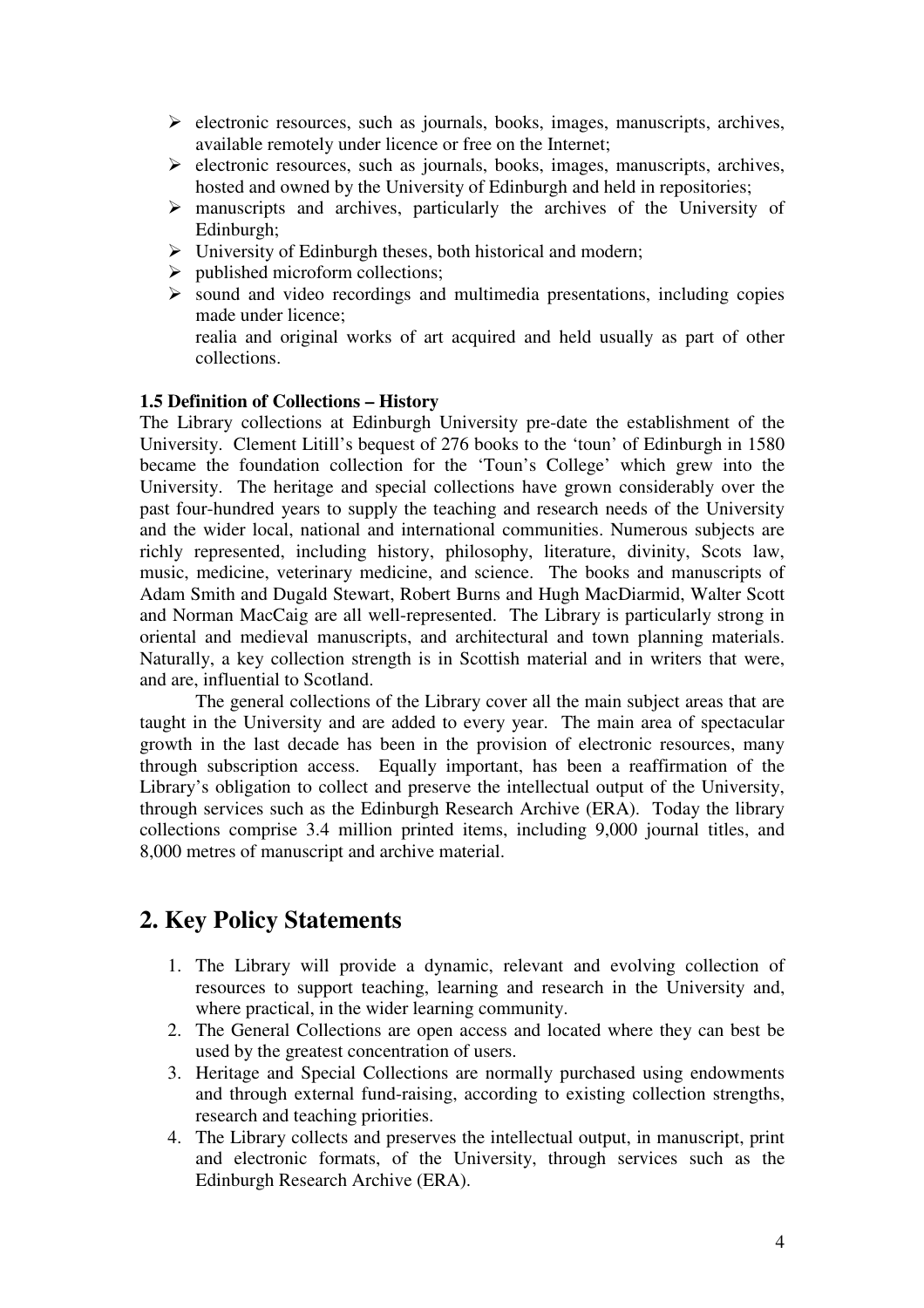- 5. An e-preference model in relation to the acquisition and retention of journals is being developed, taking into account financial feasibility, long-term access and user needs.
- 6. Donations, or internal transfers, of books, manuscripts and archives will be assessed using selection criteria (see below) that will be applied before accepting material.
- 7. Deposits will only be accepted in exceptional circumstances and under agreed conditions.
- 8. No more than one copy of a print title should be retained in the Library system, unless the text is being used in current or continuing courses at the University of Edinburgh.
- 9. There is a rolling programme of transfer, relegation and disposal (using criteria outlined below), and an approximate balance will be sought between acquisition on the one hand, and transfer, relegation and disposal on the other.
- 10. The print copies of electronic resources which provide guaranteed access in the long-term to back-files of journals will be assessed for relegation to store.
- 11. Access agreements with and proximity to other libraries will be factored into decisions on the acquisition and retention of specialist categories of material.

## 3. Collection Development

### 3.1 Funding

The Library's budgetary allocation (the materials budget) from the University determines the funds available for the purchase of material. At College level it is allocated by the College Library Committees. Additional sources of funding for collection development include direct contributions from Schools and Colleges, endowment income and external contributions, such as the NHS. Funding is also made available by the three Colleges for inter-library loans (ILL).

Heritage and Special Collections are normally purchased using endowments and through external fund-raising, according to existing collection strengths, research and teaching priorities.

#### 3.2 Collaborative Collection Development

An increasing feature of Collection Development is the pursuit of partnership deals with other HE libraries in the purchase of information resources. Whenever this proves cost-effective, Edinburgh University Library will take advantage of CCD partnerships.<br>3.2.1 St

- Supply Contracts. EUL is an active partner in supply contracts such as Scottish Consortium for Academic Book Supply (SCABS) and Scotland / N. Ireland Periodical Supply (SNIPES).
- 3.2.2 Research Pooling. Recent developments in research pooling may also offer opportunities for CCD, for example, with the Scottish Universities Physics Alliance (SUPA) and Chemistry at Edinburgh and St Andrews Universities (EaStCHEM).

#### 3.3 General Collections (Open Access)

The Library aims to acquire all materials for the support of taught undergraduate and postgraduate courses in whatever format is most appropriate. The selection of research materials, especially those that are expensive or highly specialist in content,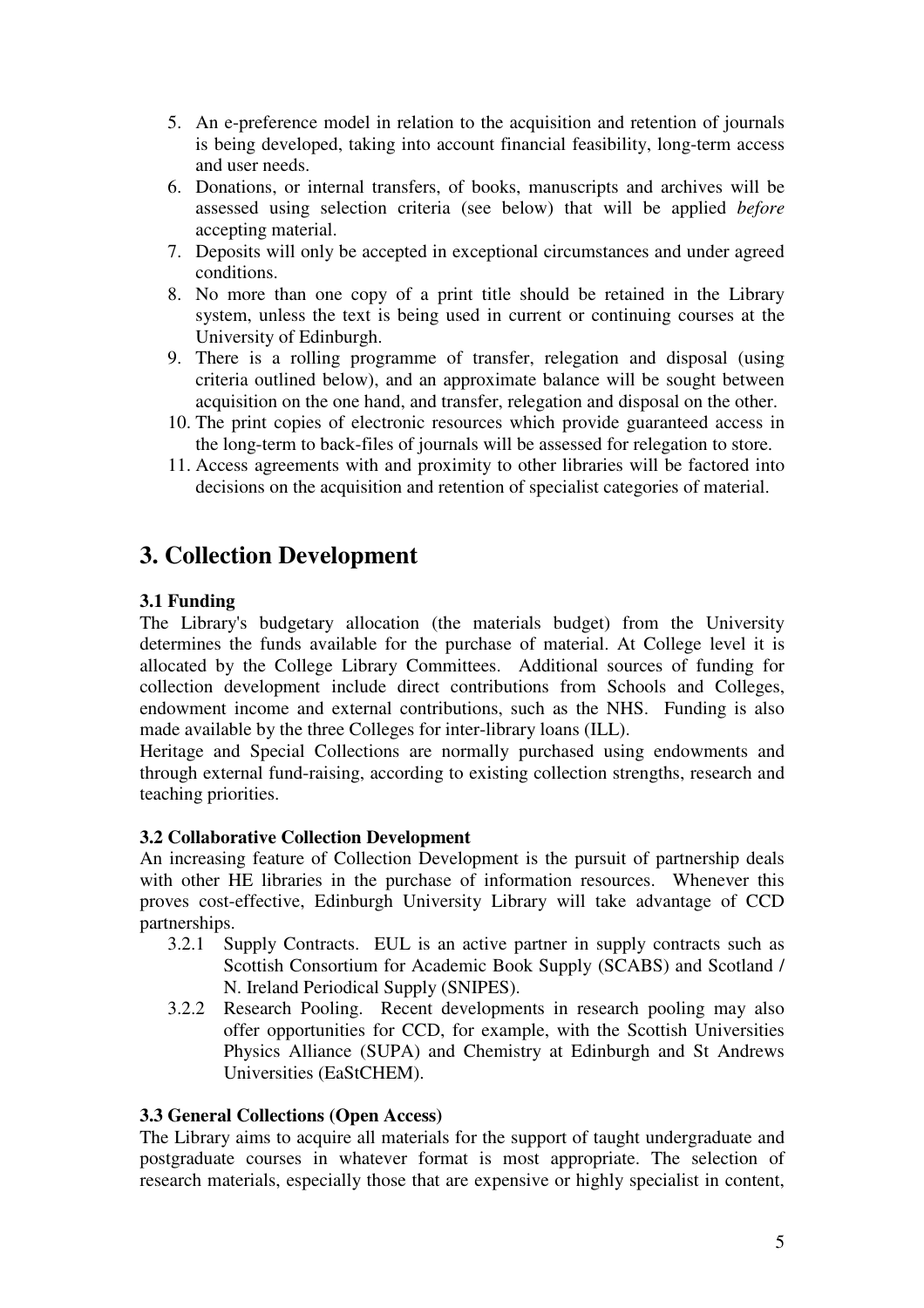is made with due regard to the availability of such material in other libraries' collections. Material is recommended by academic staff and library staff in relation to fund availability. There is also a facility for students to recommend purchases, although this is subject to approval by academic or library staff.

All printed material purchased by and for the Library becomes the property of the University. In the case of electronic material access may be permanent, e.g. backfile material, or access may be licensed and available for the term of the contract with the provider. The Library takes full advantage of the benefits of consortial agreements for the purchase of all material, and seeks to negotiate discounts from suppliers wherever possible.

#### Interdisciplinary Resources

The Library retains certain funds from those allocated to Schools and Colleges by the University to support the acquisition or access to materials which are considered to be interdisciplinary. The material acquired includes:

- $\triangleright$  Interdisciplinary bibliographic resources which cover two or more Colleges
- $\triangleright$  Archival newspapers
- Material concerning the University of Edinburgh which would not otherwise be purchased.
- $\triangleright$  Networked general reference or interdisciplinary resources. These will be selected according to principles governing licensed resources.
- $\triangleright$  Printed general reference resources (primarily but not exclusively located in the Main Library).
- $\triangleright$  Library staff working tools
- $\triangleright$  Maps
- $\triangleright$  Official publications
- $\triangleright$  Parliamentary papers

#### 3.4 Electronic Resources

Electronic resources are the preferred format in many areas, such as journals.

- $\triangleright$  The Library will review the renewal of any licence agreement, taking account of the following factors - value for money; usage data analysis; relevance of content; licence terms for multiple use; whether the title is duplicated in another subscription package; and sustainability of the purchasing model.
- $\triangleright$  Big Deals will be further scrutinised to consider whether there is any detriment to Collections Management in signing the agreement.
- $\triangleright$  An e-preference model moving to e-only will be developed in some areas, taking account of user requirements and real cost-benefits. (The current imposition of VAT may be a barrier to this.)
- $\triangleright$  The e-preference model will include current journals, e-books, archival collections (including JSTOR), full text databases, abstracting/indexing tools, reference materials, reading list materials and exam papers.
- $\triangleright$  E-books forms part of the e-preference model for some categories of material, for example some Chinese texts, though they will, in the main, continue to be regarded as an access medium rather than as a straightforward replacement for print.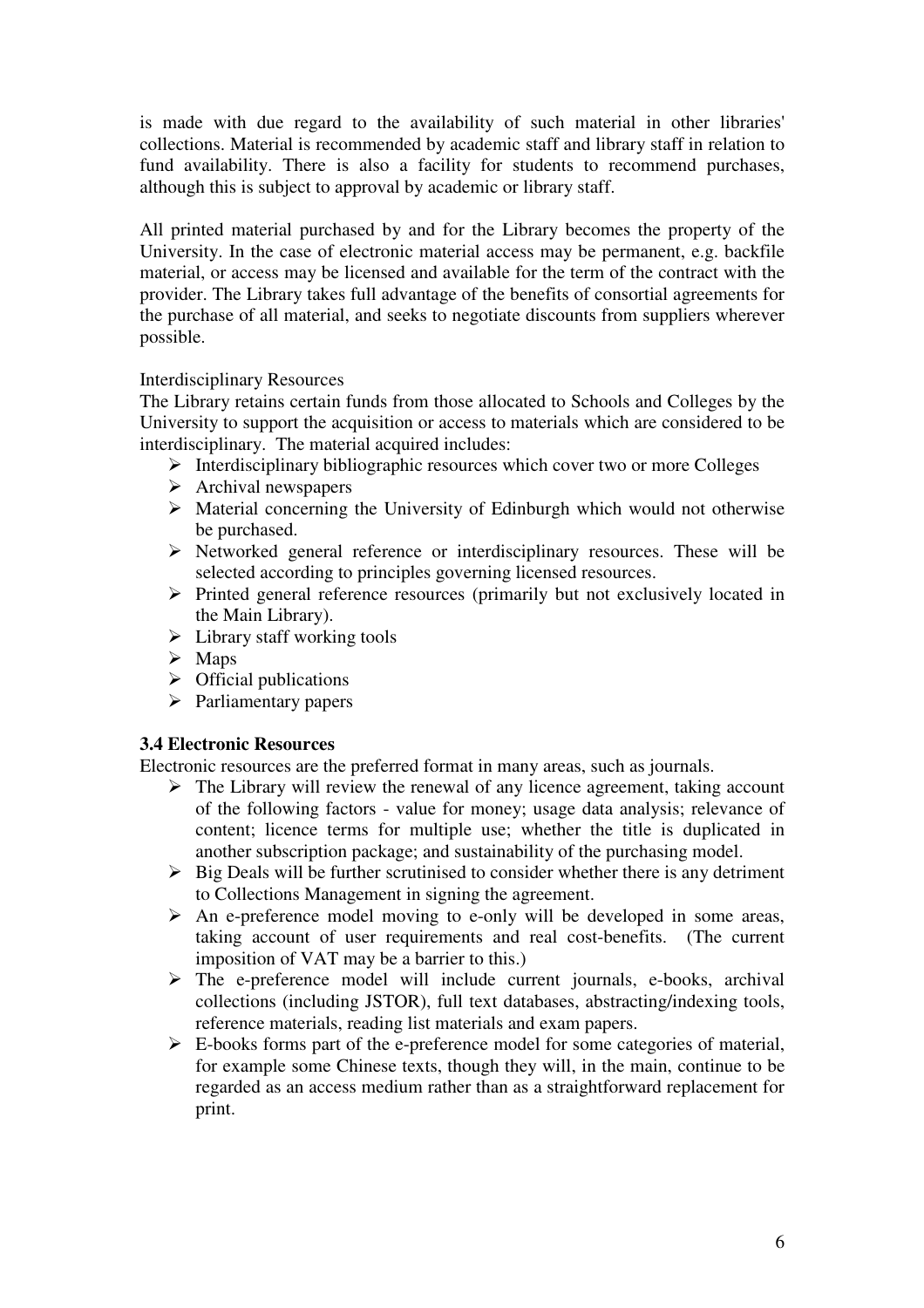#### 3.5 Heritage and Special Collections

#### 3.5.1 Special Collections

Curatorial staff aim to acquire rare printed books, manuscripts and archives by donation, purchase, deposit and transfer. Collections/items for acquisition are assessed against the teaching and research profile of the University, as well as existing collection strengths, which include: a number of British literary figures, African missionaries, the History of Science, the History of Medicine, the History of Veterinary Medicine, the History of Economics, the History of Education (including the history of the University of Edinburgh itself), Architecture and Town Planning, Theology and Church History, Scottish History and Ethnography (including particularly the Scottish Enlightenment), Scots Law, Asian and Middle-East Collections and Medieval Manuscripts collections. Donations, deposits and internal records transfers are controlled by Deed of Gift, deposit agreements and internal transfer procedures. A rolling review of Special Collections material will take place to assess the usefulness of collections, in particular deposits and donations. The possible rationalisation of collections, through transfer or sale, or return where previously agreed, will be part of the review process.

A collections policy specific to the University's archives forms part of the overall Collections policy and is available at

http://www.lib.ed.ac.uk/resources/collections/specdivision/eua.shtml

#### 3.5.2 Lothian Health Services Archive (LHSA)

Lothian Health Services Archive is the largest archive collection held on deposit in the Library. It is funded by Lothian NHS Board. LHSA collection development policy states that it 'primarily collects records of long term legal, administrative, epidemiological and historical value produced by the NHS within the Lothian area, including those of predecessor bodies. In addition, non-NHS institutional records and personal papers related to the local history of health care and the history of Scottish medicine are also collected.'

#### 3.6 Donations

Donations relating to current and continuing courses, the recording of the University's intellectual output and which enhance research areas are welcome. Potential donors of gifts of books or other materials, are strongly encouraged to provide a list of materials including the name, dates, and general condition of the material. If gifts are accepted, the University becomes the owner of the material and, as such, reserves the right to determine its retention, location, cataloguing treatment, and other considerations related to its use, maintenance, or removal. The legal implications of access restrictions placed by potential donors as a condition of the donation will be considered when deciding on acquisition or retention. Financial contributions to help expedite processing as well as defray the costs of maintaining the material given to the Library are always welcome.

Due to the high cost of storage and processing, duplicate copies of items will not normally be accepted, except in the following cases:

 $\triangleright$  Where additional copies are required for teaching purposes. These will normally be placed either in the Reserve or Short-Loan categories, and will be relegated when no longer required.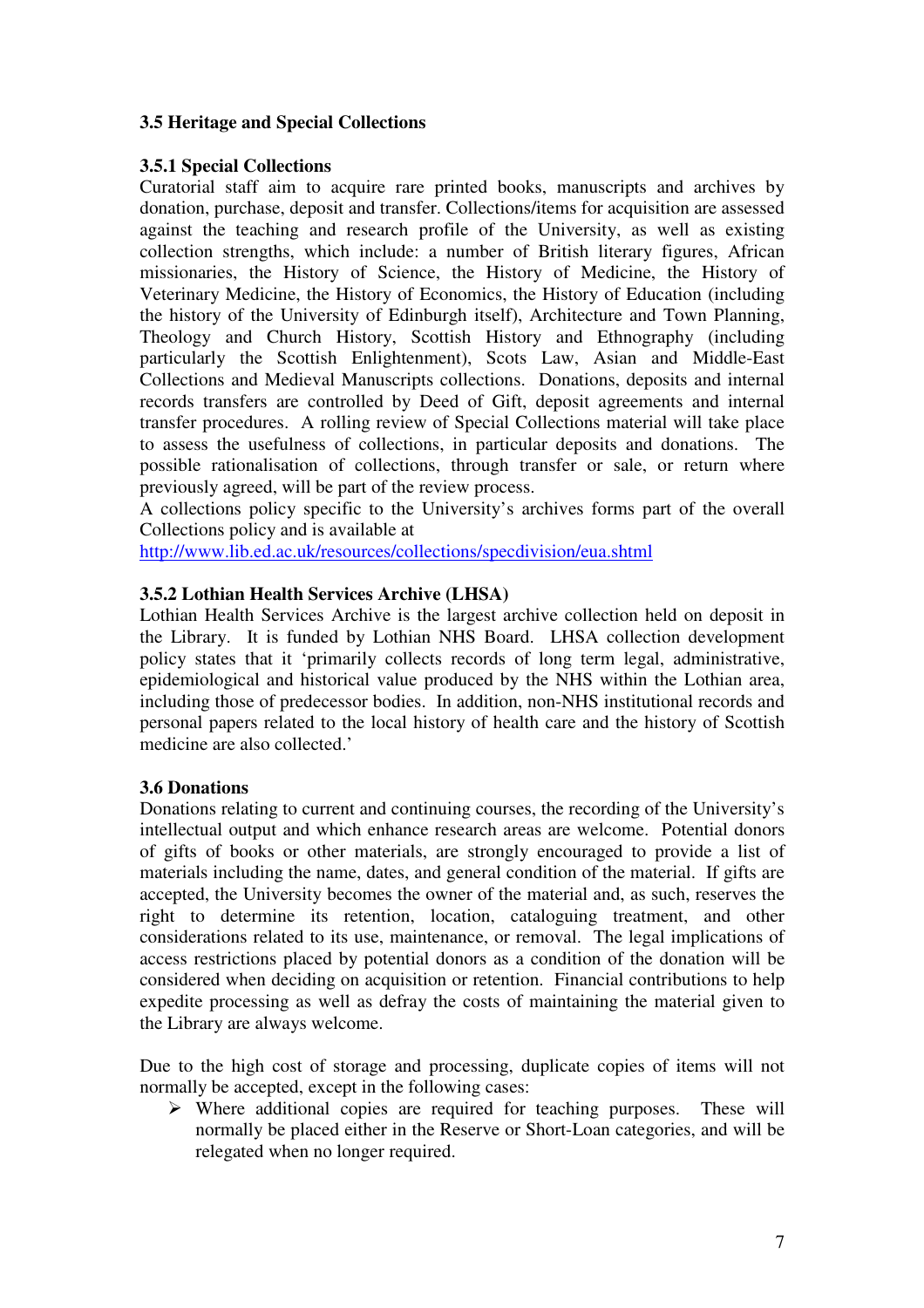- $\triangleright$  Where duplicates are accepted as part of a named collection which is to be retained in its entirety, in order to preserve the research value of the collection.
- $\triangleright$  Where duplicates are held for copy-specific information (e.g. annotations and inscriptions).

#### 3.7 Deposits

Only in exceptional circumstances will it be agreed to take items/collections on deposit. If the item or collection is of exceptional research value, and complements existing collection strengths, or introduces an entirely new one which will support current teaching/research strategies, then it may be taken on deposit for an agreed period of time to allow a decision to be made on its long-term status. A deposit agreement will be drawn up which will contain a number of specific conditions, including:

- $\triangleright$  time period of the deposit (generally no more than two years)
- $\triangleright$  that the item/collection will be available for consultation
- $\triangleright$  that the depositor will pay for a rudimentary listing or cataloguing to be done
- $\triangleright$  that the depositor will pay an annual fee based on a multiple of University space costs to defray the cost of storage and security
- $\triangleright$  that the Library will be the preferred purchaser, at a discount to the market valuation, should the depositor wish to sell the collection.

#### 3.8 Digitisation

There will be a programme of digitisation of primarily University owned materials (mostly from Special Collections and LHSA) to support teaching, learning and research, for example, to provide content for VLEs. Much of this work will be project based. However, there will also be a constant programme of digitisation to support core University activity. The setting of priorities for items and collections will be established by a separate policy document which will encapsulate a decision tree. Factors influencing the degree of priority to be accorded to items and collections for digitisation will include urgency of research need; urgency of teaching requirement; importance of item to the wider scholarly or heritage community; prospect of income generation; ability of requesting unit to meet or part-meet costs of digitisation.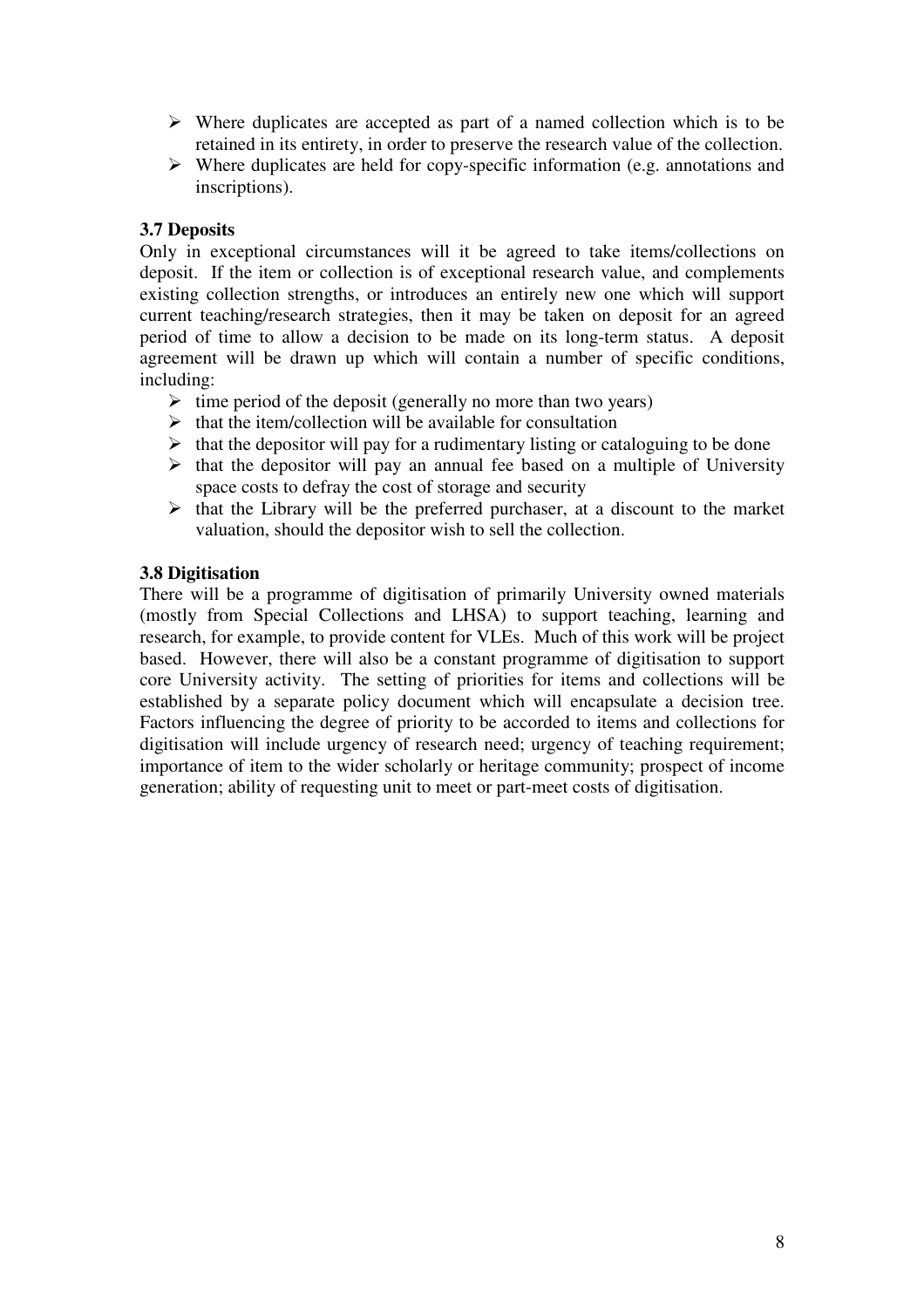## 4. Collection Management

#### 4.1 Organisation and description (cataloguing & classification)

The Library's collections are recorded in an online catalogue or list, either as an individual record or, if manuscript or archive material, as one of a collection covered by a collection-level record. Collections on open access are arranged according to appropriate schemes of library classification. The aim is to standardise using the Library of Congress classification scheme, where appropriate. As soon as the order is placed, or an item is acquired by other means, a record is entered in the online catalogue, according to published service targets. Items in older collections may still be recorded in manual catalogues. Records in these catalogues are being retrospectively converted for inclusion in the online catalogue as funding becomes available. For manuscripts and archives, collection level finding aids of varying detail are available for collections where not every item is separately catalogued. All electronic resources are treated in the same way as physical stock with their addition to the online catalogue according to agreed service targets. There will be a direct link to the resource, or to further information, from the online catalogue.

#### 4.2 Duplication and Multiple Copies

Unless there are clear and specific reasons, for example material used in current or continuing courses at the University of Edinburgh, or with some categories of rare books with copy-specific provenance information, printed duplicate titles of monographs and journals will not be acquired or, if already in the collection, will be subject to assessment for relegation and disposal. For print material used in current or continuing courses at the University of Edinburgh, a ratio of the multiple copies purchased per student will be developed, taking into account the specific requirements of individual Schools. A maximum ratio will be one per fifteen students. Duplication of electronic titles will also be avoided and this is part of the process of acquisition and evaluation of e-resources.

#### 4.3 Journals

The print copies of electronic journals which provide guaranteed and trusted access in the long-term to electronic back-files will be assessed for relegation to store. Following the relegation period, titles will be assessed using agreed criteria (see below) then withdrawn. For example, JSTOR provides this kind of guaranteed access (i.e. a moving wall of 3-5 years from the current date).

#### 4.4 Stores

The use of stores, both on-site and off-site, will be a key element of collection management. Group III collections in store will be low use materials. In recent years, three closed access library stores, with mobile shelving, have been created in the Main Library. The Library will provide a delivery service from stores via a collection/consultation service, document delivery or inter-library loan, within agreed service targets.

#### 4.5 Collaborative Collection Management

There are a number of opportunities to collaborate with other institutions on the management and storage of collections. These opportunities will be pursued when it is beneficial and cost-effective to the Library. The Collaborative Academic Store for Scotland (CASS) is a shared storage facility, housed at the National Library of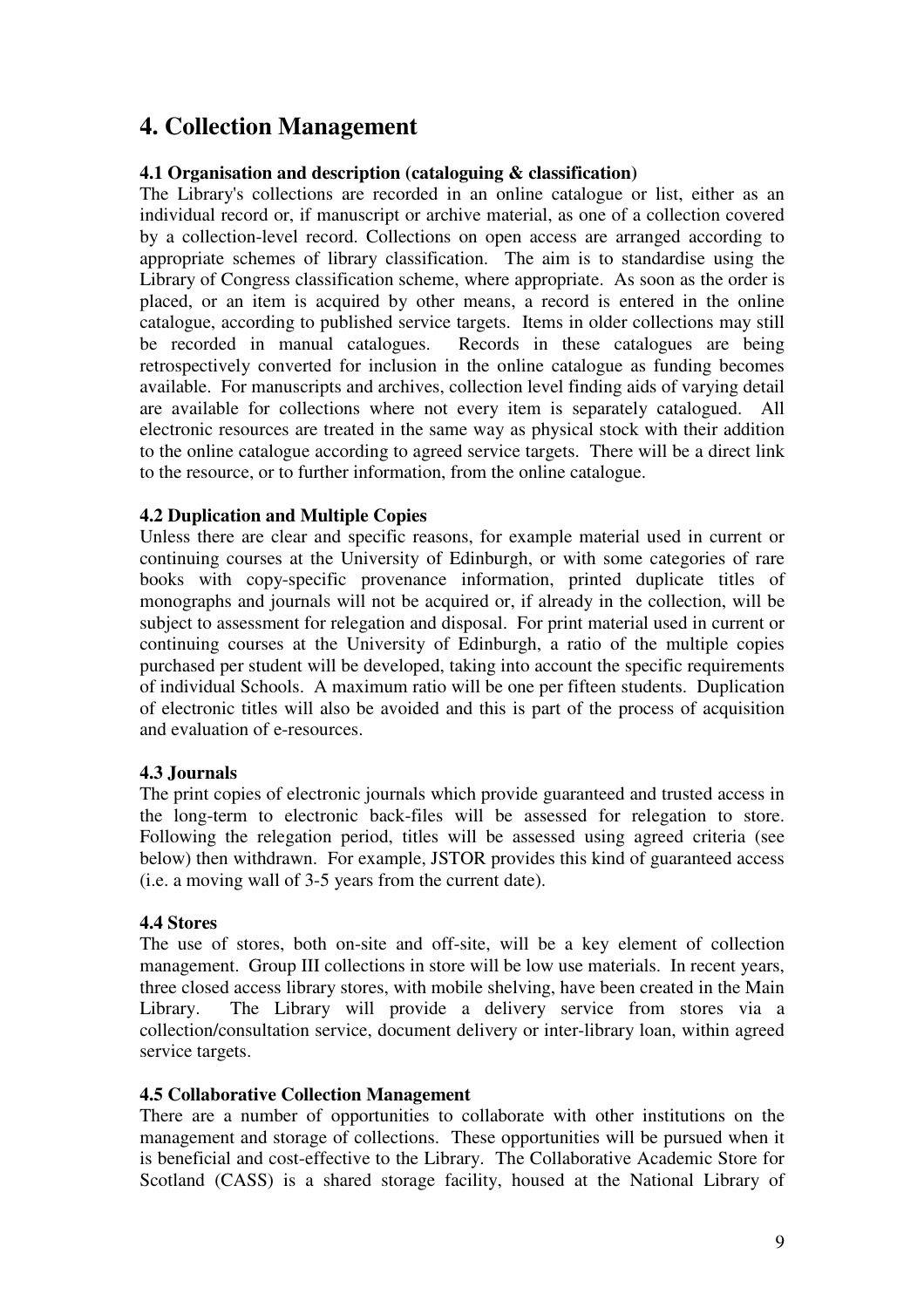Scotland, which some research libraries in Scotland have created in order to release space in their own buildings. An annual rental is paid for the space. Edinburgh University Library is a partner in a current pilot project to test the viability of this store.

#### 4.6 Preservation

In terms of both preservation and conservation, the Library aims to comply with recognised professional standards for all collections. In the case of digital materials the Library works within the framework indicated by the University of Edinburgh's digital preservation guidelines and relevant technical standards. http://www.lib.ed.ac.uk/sites/digpres/

#### 4.7 Transfer, Relegation and Disposal

Transfer, relegation and disposal are increasingly important activities in active collection management. Transfer is the relocation from one library to another or one collection to another (for example, to Special Collections). Relegation is the relocation to a store (onsite or offsite). *Disposal* is the removal of the physical item by discard, recycling or sale. All are necessary exercises to ensure that the collections remain relevant and responsive to the needs of users. There is a rolling programme of transfer, relegation and disposal. Usage statistics will be a determining factor in the transfer, relegation and disposal of some categories of material. There will naturally be individual exceptions and the College or Liaison Librarian responsible for the subject area will decide on these cases in consultation with the Collections Manager and other relevant staff. Where the policy is unclear, or there is disagreement, the decision should be referred to the Director of Collections.

#### 4.7.1 Consultation on transfer, relegation and disposal of material

Discussions on transfer, relegation and disposal will be taken forward in Schools and Colleges by the College and Liaison Librarians. As much information as possible (for example, lists where practicable) will be provided in advance to users and, where possible, College Library Committees will be informed. In addition, information on the disposal of material will be advertised on Library Online for six weeks prior to disposal.

#### 4.7.2 Criteria for transfer

Categories of material for consideration for transfer include:

- $\triangleright$  Published before 1851
- $\triangleright$  Published before 1900, containing colour plates, maps, diagrams, photographs
- $\triangleright$  Manuscripts (hand-written documents)
- $\triangleright$  Original photographic prints
- $\triangleright$  Any item with evidence of important ownership or association
- $\triangleright$  Edinburgh University author or other University of Edinburgh association
- $\triangleright$  Limited editions (max 100 numbered copies) and Private Press publications
- $\triangleright$  Valuable and fragile items

#### 4.7.3 Criteria for relegation

Categories of material for consideration for relegation to store include:

 $\triangleright$  Less used monographs & journals.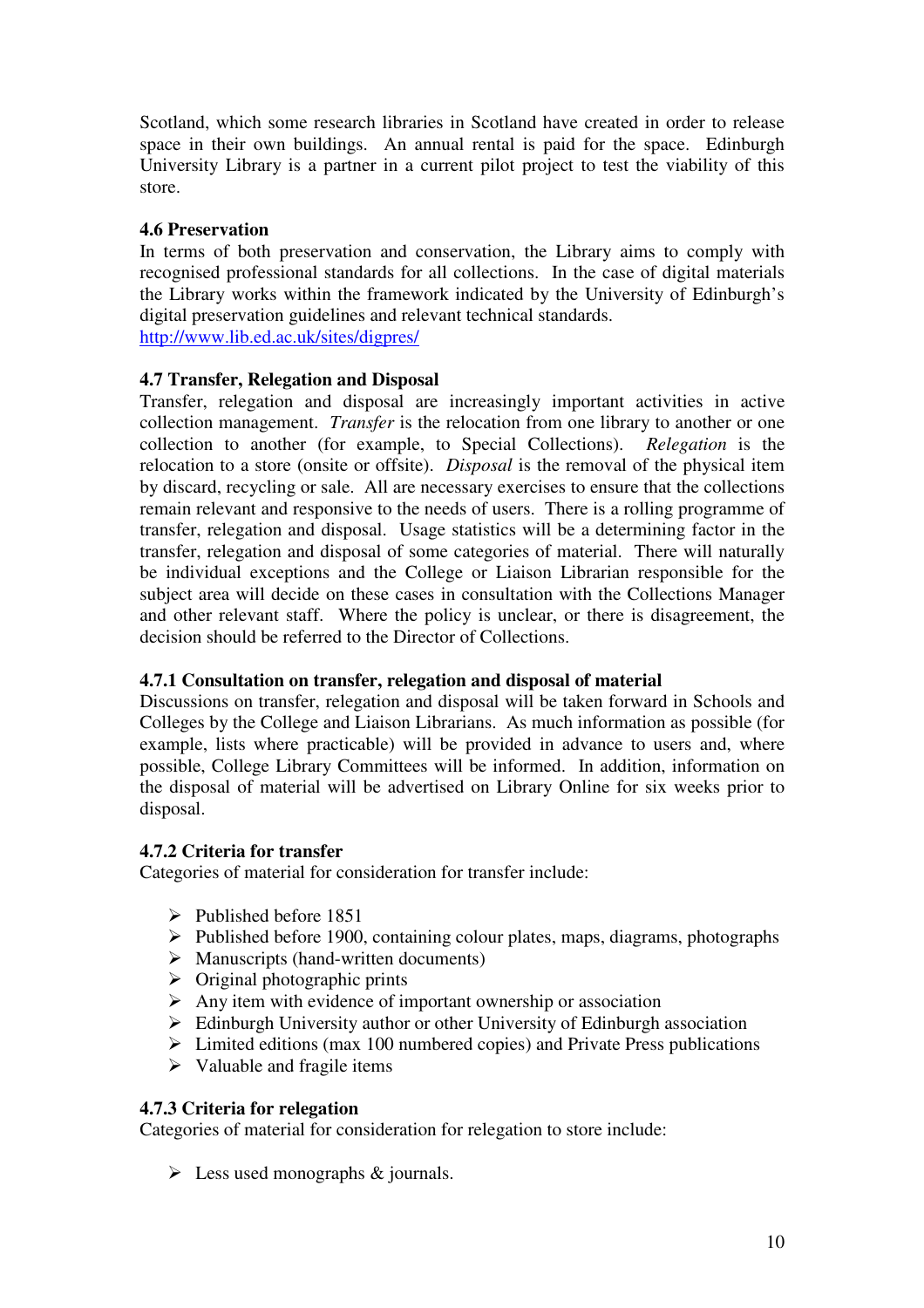- $\triangleright$  Last copy of superseded editions of standard textbooks and other textbooks which are no longer current, but may not have been republished in a new edition.
- Material in minority specialisms which are not currently being taught or researched at the University.
- $\triangleright$  Hard copies of publications now held or accessible in electronic format.
- $\triangleright$  Subject based retention criteria (as judged by Liaison Librarians on the basis of collection development policy statements).
- Material to be retained under co-operative or contractual obligations, e.g. European Documentation Centre (EDC).

### 4.7.4 Criteria for disposal

Categories of material for consideration for disposal include:

- University records rejected after assessment against the University archive's collections policy and archival selection criteria.
- $\triangleright$  Material in poor physical condition and beyond repair, particularly where there is a risk of contamination of other material.
- $\triangleright$  Duplicate copies of textbooks not borrowed for five years.
- $\triangleright$  Duplicate copies of textbooks superseded by later editions.
- > Duplicates of little used monographs.
- $\triangleright$  Duplicate sets of little used journals.
- $\triangleright$  Duplicates of items held in storage.
- Duplicates of little-used material held in another format.
- $\triangleright$  Low use material which is readily available from store (on-site and off-site), or via inter-library loan or document delivery.
- $\triangleright$  Material which is held, or can be acquired, in another, preferred format.
- $\triangleright$  Isolated issues, short or incomplete runs of journals which ceased, or the subscription was cancelled, more than 5 years previously.
- $\triangleright$  Material for which the Library has secure ongoing access to an electronic archive managed by a trusted repository.
- Out-dated reference sources: retention of most printed reference sources will be for current year only, except for those items of historical research value. Superseded reference sources will not be added to the general collections.
- $\triangleright$  Abstracts and indexing print runs available electronically.

John Scally, Director of University Collections. 15 September 2005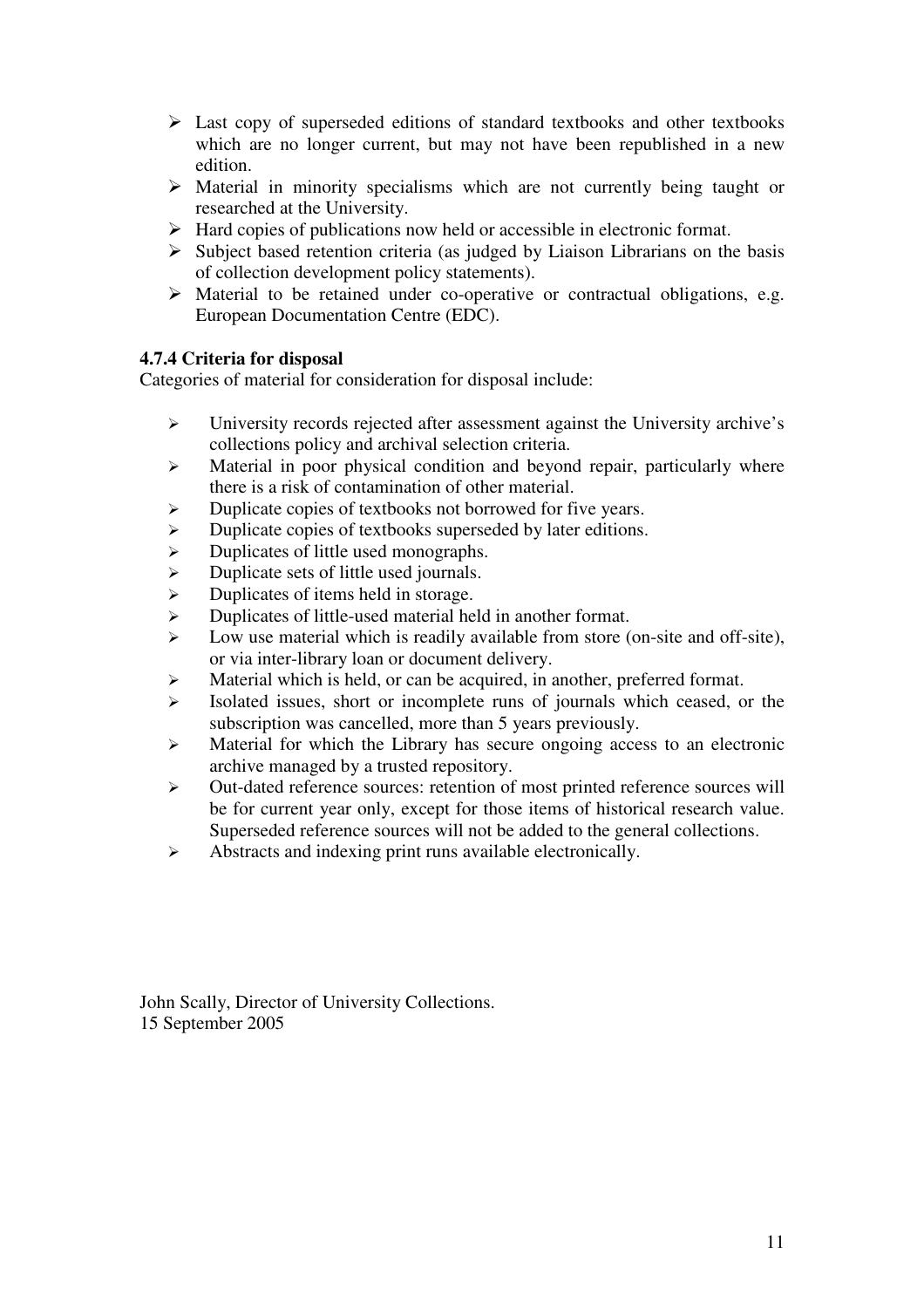#### APPENDIX I

#### GLOSSARY

acquisition = item acquired, by purchase or gift, and retained in the Library.

Big Deals = site licence agreements for ejournals, where the Library is buying the rights to access all ejournals published by a single publisher. Generally the costs are based on the Library's existing expenditure with the publisher, with additional fees for extended electronic access. These agreements may have additional conditions attached - e.g. the agreement may be for two or three years, and there may be restrictions on the cancellation of individual subscriptions during the contract period. These agreements may offer the option to convert existing print subscriptions to electronic only, but this then incurs VAT on the total cost of the contract, so can be a barrier. Unless a library has moved to electronic only subscriptions, most Big Deals will include a proportion of bundled subscriptions, where both print and electronic formats are purchased. This will generally apply to the titles which the Library already buys the additional content licensed through the Big Deal will be electronic only.

CASS = Collaborative Academic Store for Scotland.

**Collaborative Collection Development (CCD)** = working in partnership with other libraries to maximise the purchase of resources through joint use of funds.

**Collaborative Collection Management (CCM)** = working in partnership with other libraries to maximise the use of resources through joint activity, such as de-duplication, joint stores and the like.

collection-level record = a description of a collection in its entirety rather than its individual components.

conservation = the repair or stabilization of materials through chemical or physical treatment to ensure that they survive in their original form as long as possible. (Society of American Archivists website)

deposit = item acquired by agreement, for a specified period of time, and held in the Library.

digitisation = the process of creating digital files by scanning or otherwise converting analogue materials. The resulting digital copy, or digital surrogate, would then be classed as digital material and then subject to the same broad challenges involved in preserving access to it, as "born digital" materials.

(Digital preservation coalition website)

disposal = removal of the physical item by discard, recycling or sale.

donation = item acquired from a donor and given to the Library.

**duplicate**  $=$  a journal or monograph title that is a bibliographic copy of another in the Library system, and does not contain rare copy-specific information (bookplates, inscriptions etc).

e-preference = essentially this expresses a preference for electronic access over print access in collection development and management.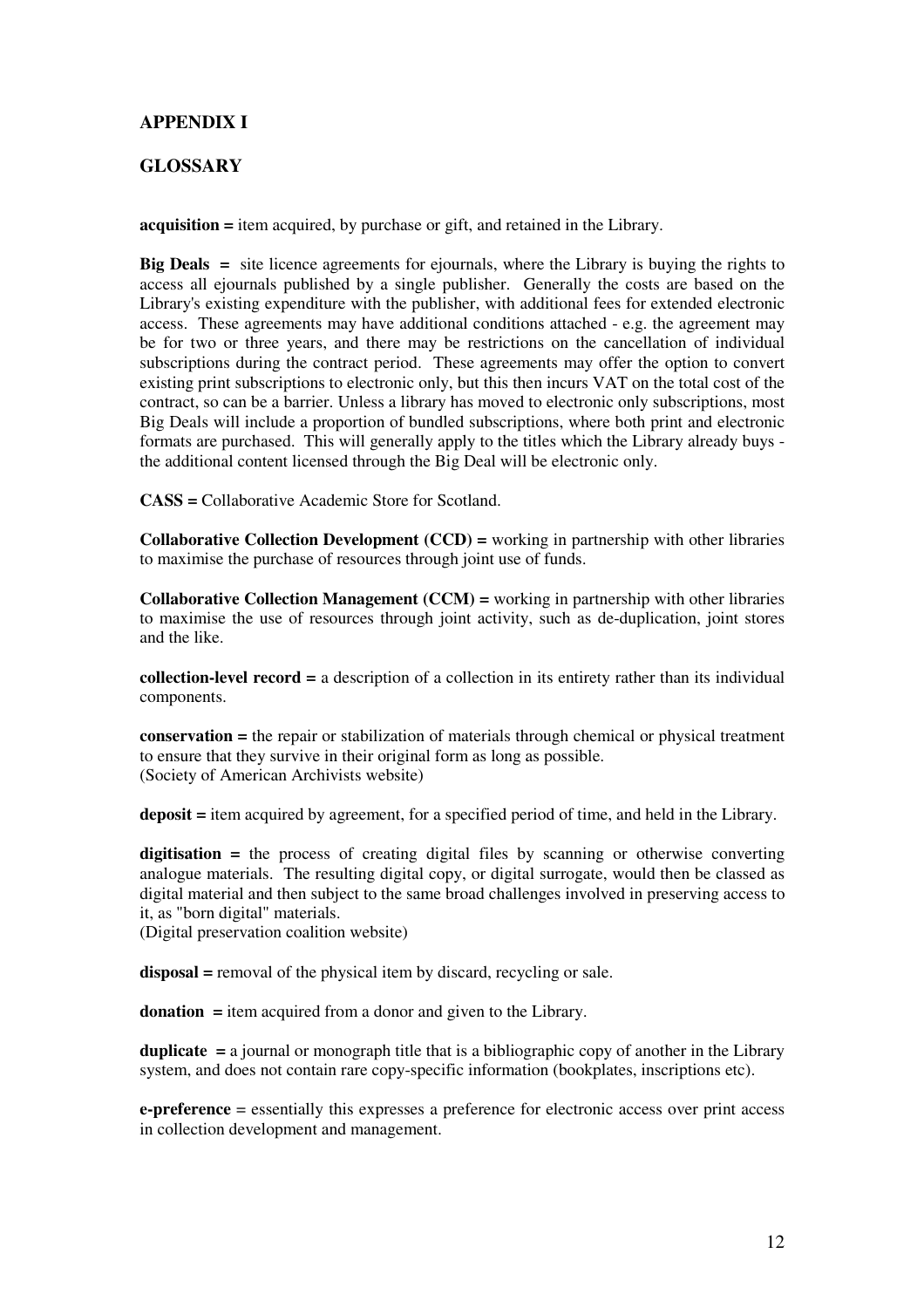EDC = Since 1963, 697 European Documentation Centres (EDCs) have been established across the member states and other countries, mostly in universities, with 403 in the member states. Any of the European Communities' official publications can be consulted at any EDC. In the University of Edinburgh, the EDC is in the Law & Europa Library.

JSTOR = the JSTOR database is a digitised collection of complete archives of core scholarly journals.

library classification = a system of organising information in a library into broad subject areas, which are broken into smaller and smaller topics. Different topics are assigned numbers, known as call numbers (shelfmarks).

Library of Congress classification scheme  $=$  New books acquired by the Library are classified by the Library of Congress (LC) classification scheme. Shelfmarks in this scheme consist of one or more capital letters, followed by numbers, and end with 3 letters.

 $microform = a general term used to designate any type of microform  $-\frac{1}{2}$  -- microfiche,$ microfilm, or microprint. In any type of microform, the printed material is greatly reduced in size and can be read only with the aid of a special machine.

preservation = the process of protecting materials from deterioration or damage; the noninvasive treatment of fragile documents. (Society of American Archivists website).

provenance (provenancial) information = information regarding the origins and custody of an item or collection. Provenance is a fundamental principle of archives, referring to the individual, family, or organisation which created or received the items in a collection. The principle of provenance or the *respect des fonds* dictates that records of different origins (provenance) be kept separate to preserve their context. (Society of American Archivists website)

purchase = item acquired using allocated funds and retained in the Library.

relegation  $=$  is the relocation to a store (onsite or offsite).

transfer = the relocation from one library to another or one collection to another (for example, from the General Collection (Open Access) to Special Collections).

unique  $=$  a title that is the only known copy in Scotland, the UK, or worldwide. The last copy in the University Library system is not unique.

withdrawal = removal from the Library system, with the deletion of catalogue records and disposal of the item(s).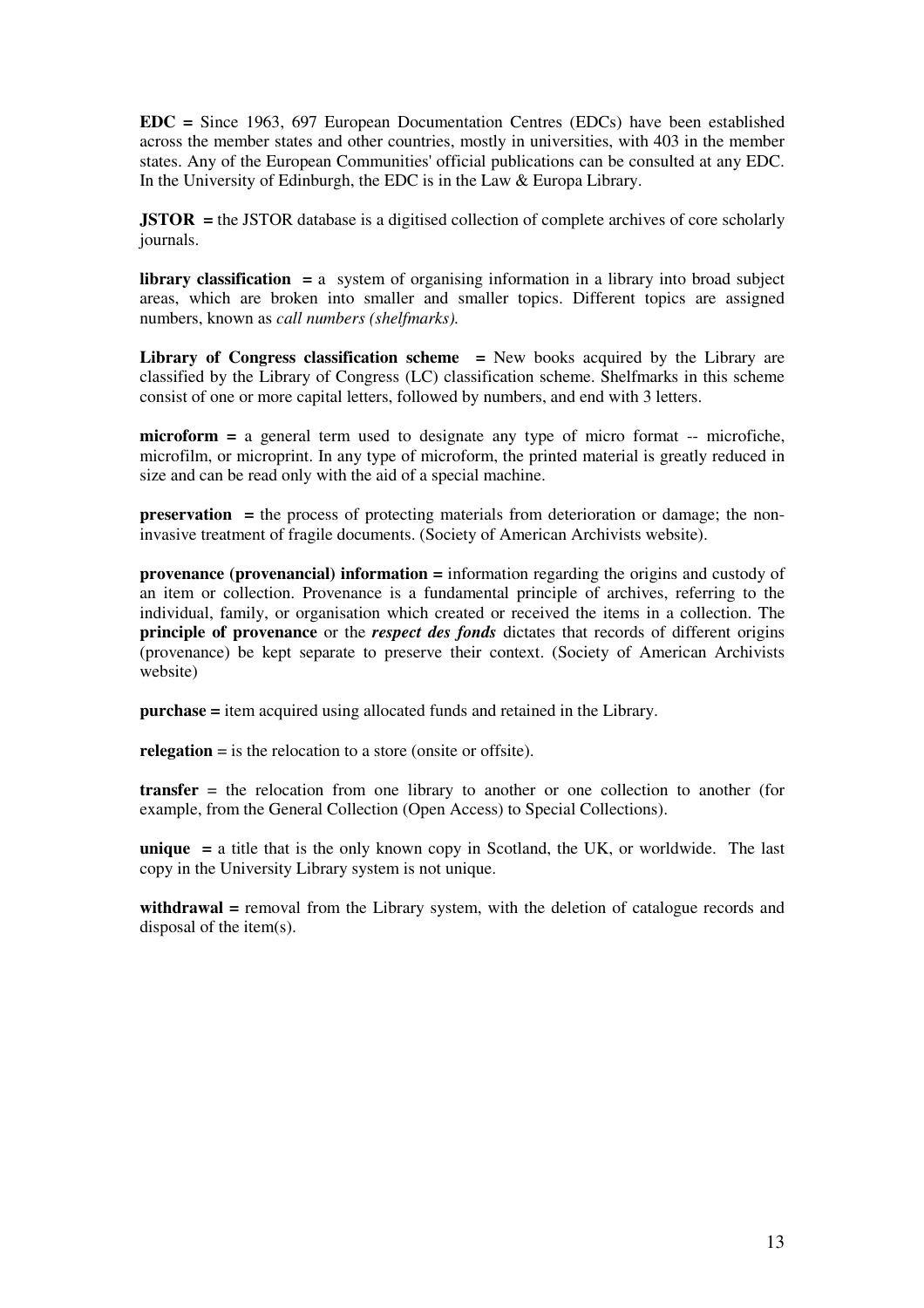#### APPENDIX II

Guidelines for deciding on requests for the repatriation of items from the University Collections

It is proposed that the following criteria and procedure be used to assess whether a bona fide case is made from a recognised authority for the repatriation of item(s)/object(s) from the University's collections.

These guidelines relate to all items held by the University other than human remains (for which policy was agreed by the University Court on 10 December 1990<sup>1</sup>).

#### **Criteria**

- 1. Evidence of past ownership relating to the item(s)/object(s) concerned and how the University acquired it/them.
- 2. Authority of the requester. Requests will only be considered from bona fide groups, representative of the community or culture from which the item (s)/object(s) originated or from individuals or organisations which are able to provide clear prima facie evidence that the item(s) in question is/are their property. Wherever relevant, claimants would be expected to be supported by the government of the country to which the item(s)/object(s) would be returned unless exceptional circumstances prevent this.
- 3. Proof of cultural, religious or scientific importance of the item(s)/object(s) to the claimant community.
- 4. A rigorous assessment of the cultural, religious or scientific importance of the item(s)/object(s) to the University.
- 5. The likely consequences of repatriation, for example, in terms of conservation, cataloguing and availability for research and scholarship. The normal expectation is that items would be returned to the care of a museum, library or equivalent body.
- 6. Policy and procedural guidance from recognised external institutions including the Museums Association, the Scottish Museums Council (SMC), and the Chartered Institute of Information Professionals (CILIP), as well as recognised good practice from like institutions.
- 7. Guidance from appropriate UK government sources, where available.

#### Procedure

Enquiries concerning repatriation should be addressed in the first instance to the Director of University Collections. The Director of University Collections will draw all requests to the attention of the Vice Principal (Knowledge Management) and the University Secretary, and will be the contact point between the University and the individual or group making the request. Communication will be conducted with the individual or group making the request in order to clarify the details of the request and to establish whether they meet the criteria laid out above. In parallel, the Director of University Collections will investigate the status of the item(s)/object(s) and prepare a report and recommendation for the University authorities.

 $\overline{a}$  $<sup>1</sup>$  The University's policy is to return human remains, when so requested, to appropriate representatives</sup> of cultures in which such had particular significance, subject to appropriate safeguards.